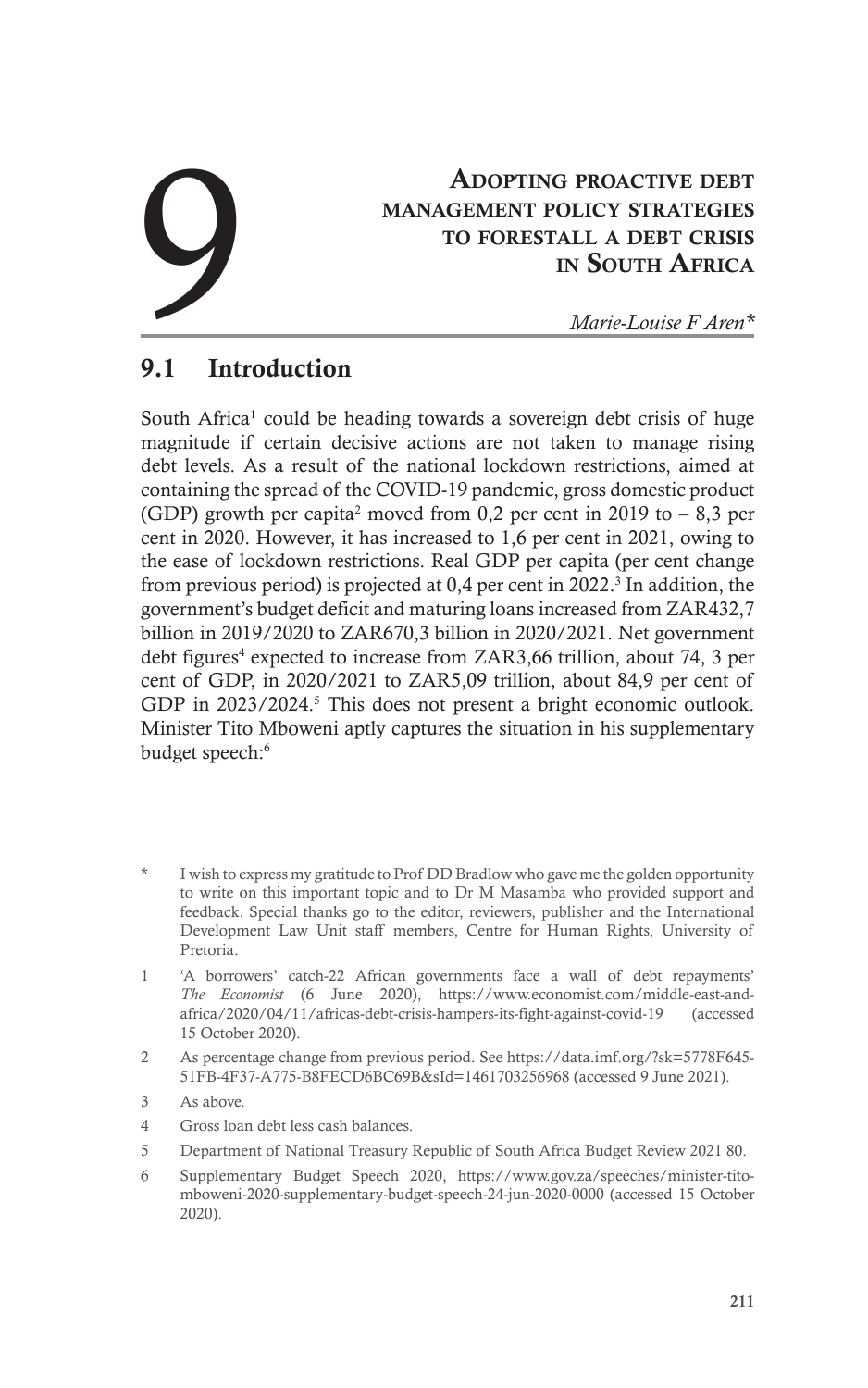We have many strengths. These include our young and ambitious people; our institutions, a robust and vibrant democracy, independent judiciary and our commitment to social justice progress; and our economic strengths: a diverse industrial base, a flexible exchange rate, stable inflation, and deep domestic capital markets that allow us to borrow mainly in rand. But debt is our weakness. We have accumulated far too much debt; this downturn will add more. This year, out of every rand that we pay in tax, 21 cents goes to paying the interest on our past debts. This indebtedness condemns us to ever higher interest rates. If we reduce debt, we will reduce interest rates for everyone, and we will unleash investment and growth. So today, with an eye on the future, we set out a strategy to build a bridge to recovery. Our Herculean task is to close the mouth of the hippopotamus! It is eating our children's inheritance. We need to stop it now! Our Herculean task is to stabilise debt.

Leaving this rising debt unattended may give rise to hyperinflation such as that experienced in other countries such as Zimbabwe in the early 2000s.<sup>7</sup> South Africa's budget deficit has already been revised to 14 per cent of GDP in 2020/21 in response to the spending demands and economic pressures of the COVID-19 pandemic.<sup>8</sup> Also, reduced tax revenue in the early parts of the pandemic contributed to a relatively high budget deficit arising from limited economic activities from which taxes are generated and a retraction of the previously-announced tax increases of ZAR40 billion.<sup>9</sup> A decline in government revenue and economic activities affects the unemployment rate. South Africa's unemployment rate is at 32,6 per cent in the first quarter of 2021 compared to 30,1 per cent in the first quarter of 2020, with a year-on-year percentage change of 2,5 per cent.<sup>10</sup>

The response to the crisis has been to access new sources of funding. The International Monetary Fund (IMF) in July 2020 approved over ZAR70 billion emergency loan<sup> $11$ </sup> from the rapid financing instrument. In addition to this, the African Development Bank (AfDB)<sup>12</sup> and the

- 7 Zimbabwe's monthly inflation rate reached the 50% mark in February 1999 and gradually increased, reaching its peak at 2200,2% in March 2007. See A Makochekanwa 'A dynamic enquiry into the causes of hyperinflation in Zimbabwe' (2007) 10 University of Pretoria Department of Economics Working Paper 12 4.
- 8 Budget Review (n 5) 1-2. Tax revenue was R213,2 billion lower than projected in the 2020 budget.
- 9 As above.
- 10 Statistics South Africa Quarterly Labour Force Survey Report Quarter 1 2021 13.
- 11 SABC News 'IMF grants SA more than R70 billion loan to mitigate COVID-19 impact' (27 July 2020), https://www.sabcnews.com/sabcnews/imf-grants-sa-morethan-r70-billion-loan-to-mitigate-covid-19-impact/ (accessed 15 October 2020).
- 12 'South Africa: African Development Bank approves first ever crisis response budget support of R5 billion to fight COVID-19' *AfDB News* (22 July 2020).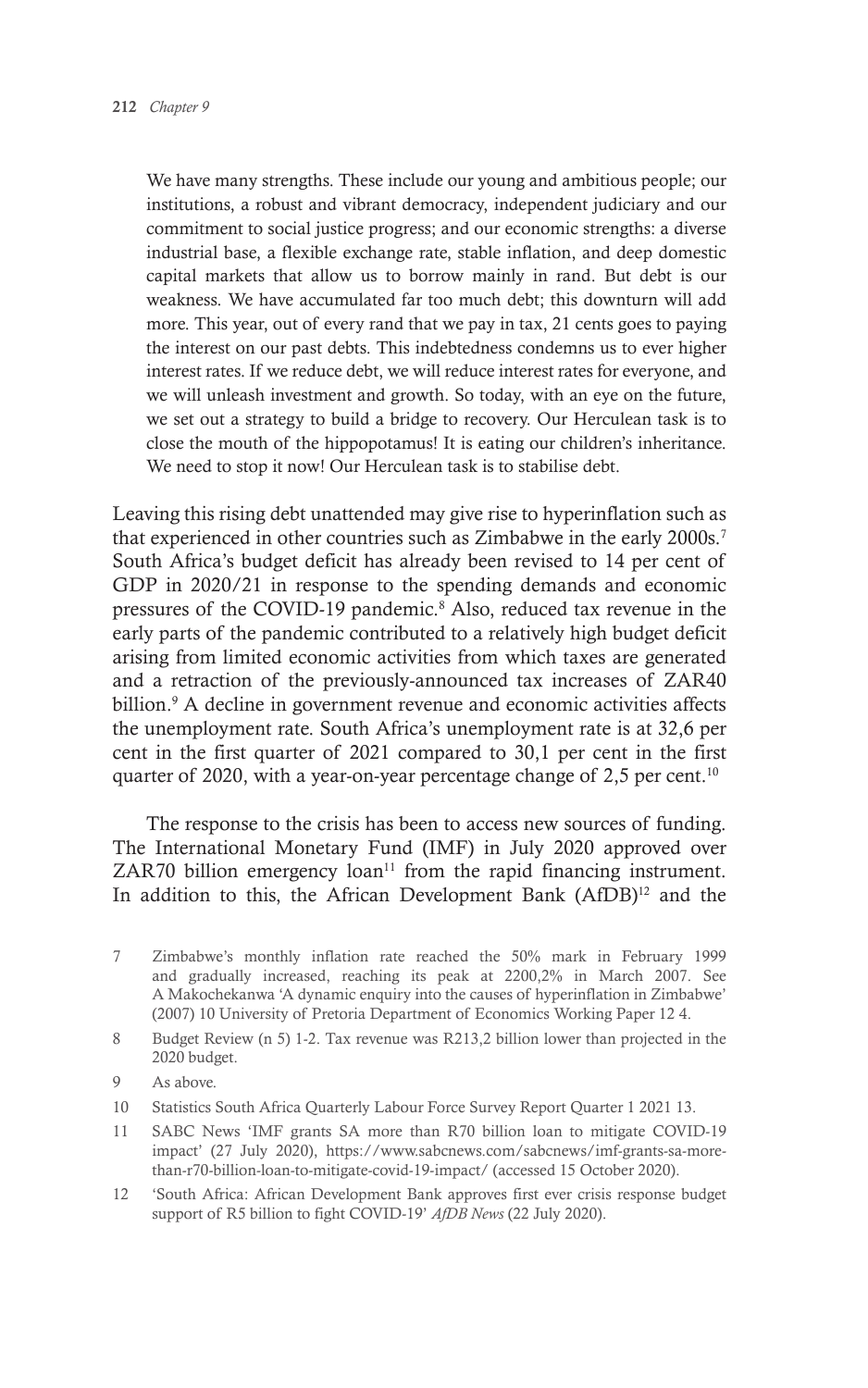New Development Bank approved emergency loans of US \$1 billion to South Africa to tackle the socio-economic impacts of the COVID-19 pandemic.13 Altogether, South Africa has borrowed over ZAR80 billion more to its already enormous debt and recessed economy.<sup>14</sup> There is scepticism from some political parties<sup>15</sup> such as the Democratic Alliance, who have expressed some reservation about government IMF COVID-19 relief funds. There is doubt that the emergency funds may end up being poorly managed, which could end up affecting South Africa's economic independence, especially if a default in payment occurs.16 This fear is strongly held because of the IMF's previous track record of conditionalities that have resulted in restrictive monetary and fiscal policies especially in developing countries, with an accompanying negative impact on growth and social spending.17

### 9.2 The growth of sovereign debt post-1994 in South **Africa**

South Africa's government debt stands at 77 per cent of the nominal GDP in June 2020,18 compared to about 62 per cent of its GDP in 2019.19 It is expected to rise to 80 per cent and 84 per cent for 2021 and 2022 respectively.20 At this stage, it is important to delve back to the post-

- 13 Reuters News 'New development bank provides South Africa with \$1 billion COVID-19 loan' (June 2020), https://www.reuters.com/article/us-health-coronavirus-safricandb-idUSKBN23R09I (accessed 15 October 2020).
- 14 Statistics for Business February 2020 report 3, http://www.statssa.gov.za/?p=13062 (accessed 15 October 2020).
- 15 N Mokobo 'Political parties concerned about impact of IMF loan on SA's sovereignty' *SABC News* (28 July 2020), https://www.sabcnews.com/sabcnews/political-partiesconcerned-about-impact-of-imf-loan-on-sas-sovereignty/ (accessed 6 June 2021).
- 16 E Naki 'Fears over IMF loan conditions' *The Citizen Online* (7 August 2020), https://citizen.co.za/news/south-africa/government/2336932/fears-over-imf-loanconditions/ (accessed 15 October 2020).
- 17 A Buira 'An analysis of IMF conditionality' (2002) 104 Oxford University Department of Economics Discussion Paper, https://ora.ox.ac.uk/objects/ uuid:de9f4d70-c402-42aa-8031-032b89ec0a7b/download\_file?file\_format=pdf&safe filename=JOURNAL&type\_of\_work=Working+paper (accessed 20 December 2020).
- 18 'South Africa government debt: % of GDP 1960 2020' Quarterly CEIC Quarterly Data (September 2020), https://www.ceicdata.com/en/indicator/south-africa/ government-debt--of-nominal-gdp#:~:text=South%20Africa's%20Government%20 debt%20accounted,63.3%20%25%20in%20the%20previous%20quarter (accessed 15 October 2020).
- 19 Budget Review of South Africa (2020) 10.
- 20 As above. Compare with projection at 91% of GDP including debt owed to stateowned enterprises. See 'Moody's downgrades South Africa's ratings to Ba1, maintains negative outlook' Moody Rating Action (27 March 2020), https://www.moodys. com/research/Moodys-downgrades-South-Africas-ratings-to-Ba1-maintains-negative-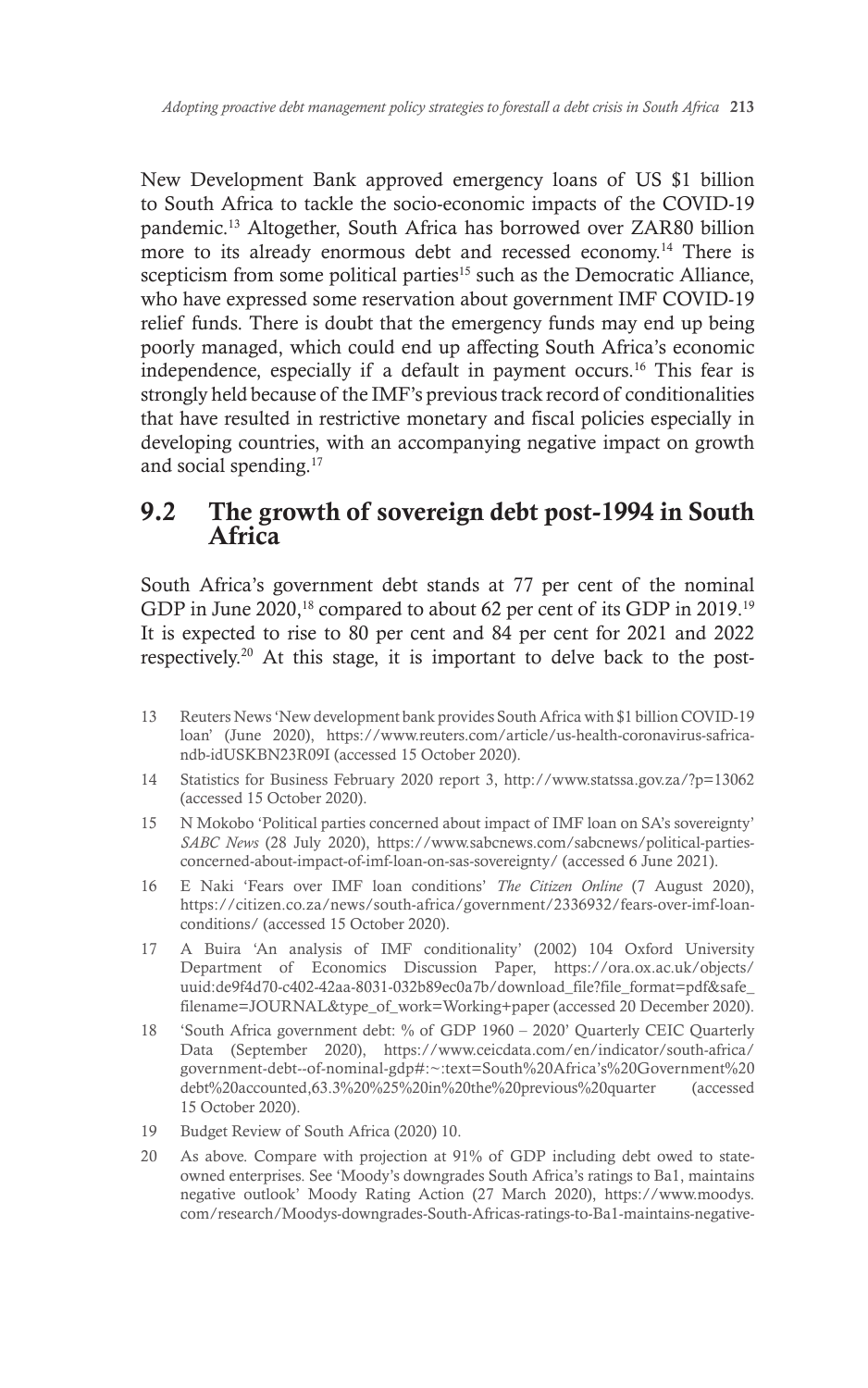democratic history to follow the evolution of South Africa's debt to its present figures, to finding a way out of this quagmire.

From the late apartheid era, it is believed that macro-economic policy and monetarism contributed to the debt build-up, $21$  and continued into the post-apartheid era.<sup>22</sup> With the end of the former apartheid regime, the democratic government inherited a large public debt of over US \$13 billion, mainly from widespread borrowing and a foreign debt standstill imposed against South Africa.<sup>23</sup> A tight monetary policy was adopted, premised on the belief that a coherent, strict, and effective monetary and fiscal policies will be a basis of the reconstruction and development programme (RDP).24 Public debt rose to above 48 per cent in 1995. From 1996 the government took measures that prevented further increases in the debt level and by 2000 had reduced the debt level as a percentage of GDP to about 44 per cent. $25$ 

Debt repayments required under the 1986 plan continued. This is because economists believed that reneging on the debt by declaring it an odious debt<sup>26</sup> would affect the country's credit outlook,<sup>27</sup> especially by rating agencies such as Standards and Poors and Moody. South Africa

outlook--PR\_420630 (accessed 17 October 2020). See also Statista 'South Africa: National debt in relation to gross domestic product (GDP) from 2016 to 2026' Data, https://www.statista.com/statistics/578887/national-debt-of-south-africa-in-relationto-gross-domestic-product-gdp/ (accessed 14 June 2021).

- 21 A result of the high-interest, tight-money policies to maintain the value of the rand and keep interest rate low. See C Stals 'South African exchange rate policy: A Reserve Bank perspective' in PH Baker (ed) *South Africa and the World Economy in the 1990s* (1993) 148.
- 22 C Bassett 'The spectre of debt in South Africa' (2008) 41 *Labour, Capital and Society/ Travail, Capital Et Société* 70.
- 23 N Mhlaba & A Phiri 'Is public debt harmful towards economic growth? New evidence from South Africa' (2019) 7 *Cogent Economics and Finance* 3. See also 'Apartheid debt resettled' *Fin24 Online* (3 September 2001), https://www.news24.com/Fin24/ Apartheid-debt-settled-20010903 (accessed 12 June 2021).
- 24 G Gotz 'Shoot anything that flies, claim anything that falls' in G Adler & E Webster (eds) *Trade unions and democratisation in South Africa*, *1985-1997* (2000) 172-173.
- 25 By cutting on public spending. See South African Reserve Bank Statistical Tables, Public Finance 1997 69, https://www.resbank.co.za/content/dam/sarb/publications/ quarterly-bulletins/quarterly-bulletin-publications/1997/4752/Statistical-tables--- Public-finance.pdf (accessed 13 June 2021). See also World Bank Central Government Debt Total (% of GDP) South Africa, https://data.worldbank.org/indicator/ GC.DOD.TOTL.GD.ZS?view=chart&locations= (accessed 13 June 2021).
- 26 Many activists suggested this route. See J Rubin 'Challenging apartheid's foreign debt', http://probeinternational.org/library/wp-content/uploads/2011/02/RUBIN.pdf (accessed 27 April 2021).
- 27 Fin 24 'Apartheid debt settled' (3 September 2001), https://www.news24.com/Fin24/ apartheid-debt-settled-20010903 (accessed 27 April 2021).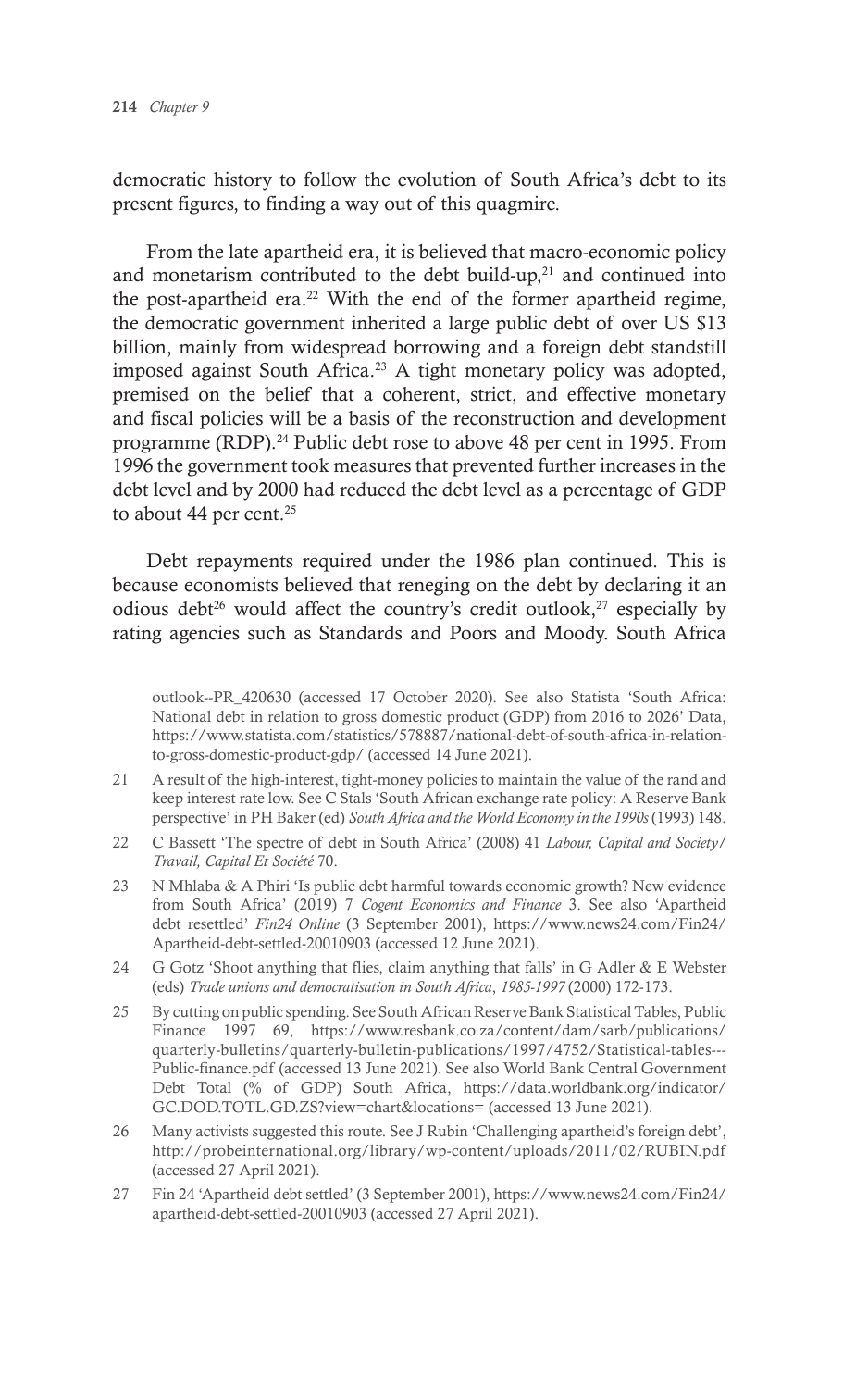was also wary of a financial imbalance that could produce a debt crisis and compromise its sovereignty with an adverse effect on its economy.28 Eventually, South Africa repaid the affected debt in full in August 2001 and the debt standstill regulations were repealed in November 2001.<sup>29</sup>

From 2002 to 2004, South Africa committed to a moderately expansionary fiscal regime, beginning roughly with the 2002-2003 government budget.30 There was more spending on social and capital infrastructure and tax cuts, especially for small businesses.<sup>31</sup> The years 2002 to 2007 were good years. $32$ 

Arising from a period of prudent fiscal policy management, South Africa used the considerable fiscal space it had created from years of running a budget surplus to carry out strong government spending. Government surpluses and low deficits helped to bring the debt level down, to less than 24 per cent in 2008.33 Sadly, the global financial crisis of 2008 to 2009 happened, and an economic recession soon followed. The recession led to a fall in tax collection from businesses, contributing to a reduction in government revenue. Spending continued, $34$  however, and in time overtook revenue, causing the fiscal balance to turn to a deficit. The discrepancy between spending and revenue was financed by the accumulation of public debt from the capital markets causing South Africa's public debt level to escalate to 43,9 per cent of GDP by 2014.35

From 2014 onward, following the downgrading of South Africa's sovereign risk rating and the fiscal response it prompted, the fall in world

- 28 African National Congress 'Forward to a democratic economy' (1990) Discussion Document, Department of Economic Planning 13. See also Bassett (n 22) 77-79.
- 29 VB Shayanewako 'The impact of foreign debt on economic growth in South Africa' MComm dissertation, University of Fort Hare, 2013 10, 11.
- 30 AfDB/OECD 'African economic outlook' (2003) 283.
- 31 Bassett (n 22) 79. It was the Reserve Bank's policy commitments that kept the interest rates high to maintain the value of the rand that contributed substantially to the debt build-up.
- 32 L Kganyago 'Fiscal policy, public debt management and government bond markets: Issues for central banks' (2012) 67 BIS Paper 315. Until 2008 South Africa operated a budget surplus and prudent fiscal policy.
- 33 M Schoeman & K Creamer 'Public debt in post-crisis South Africa' (2015) 1-3, http://2015.essa.org.za/fullpaper/essa\_2813.pdf (accessed 18 October 2020).
- 34 This continued because of the pre-recession spending obligations of the government related to the economic recovery plan. See Oxford Business Group South Africa Economy Outlook 'External factors challenge South Africa's record of strong economic growth', https://oxfordbusinessgroup.com/overview/mixed-review-external-factorsare-making-challenging-period (accessed 28 April 2021).
- 35 South African Reserve Bank 2014.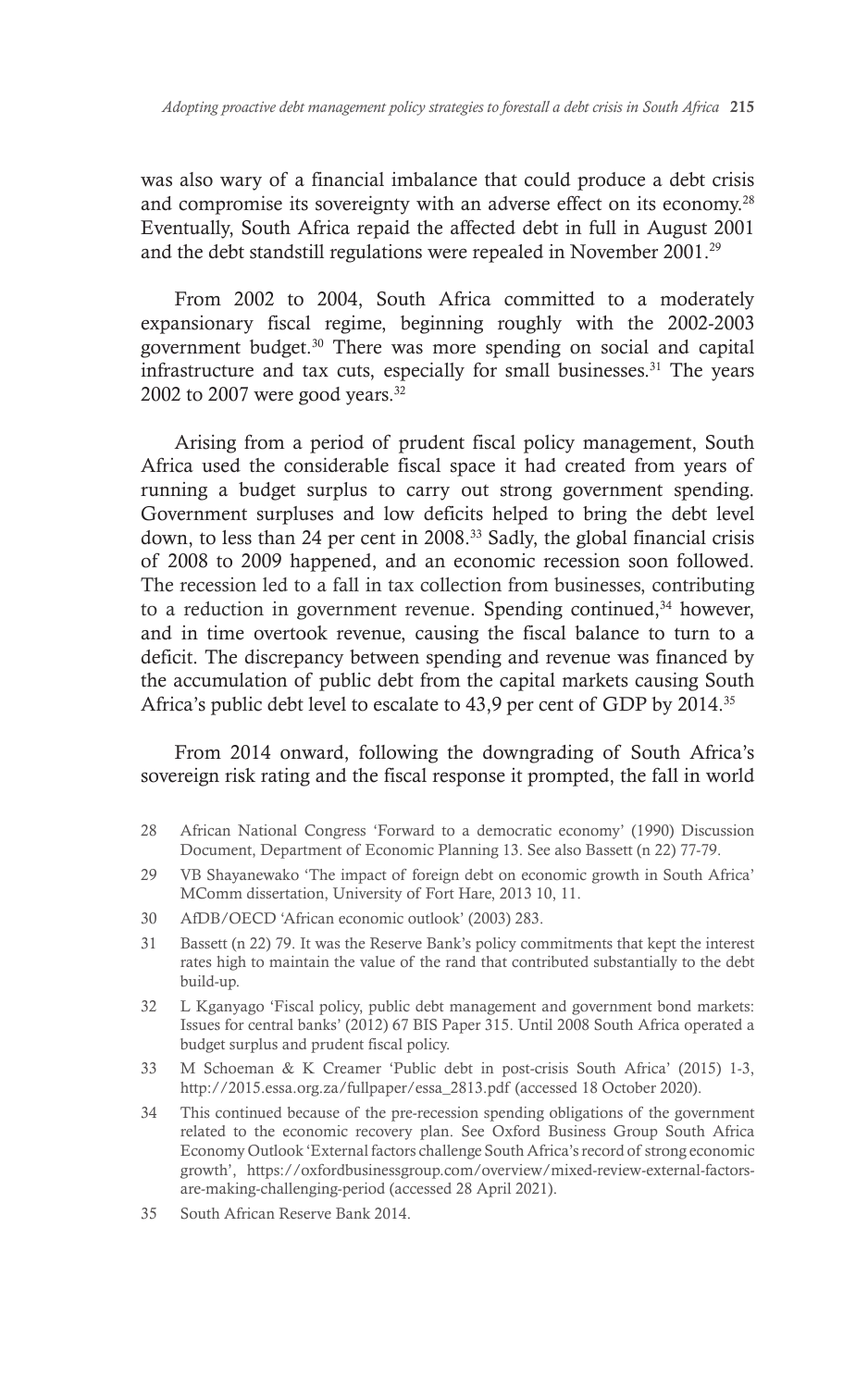commodity prices, the severe recession hitting some of the country's trading partners, uncertain government policies, structural challenges, and the impact of state capture and corruption,<sup>36</sup> created negative GDP growth, causing massive job losses, and increasing the strain on public finances.37 Deficit financing continued to increase moderately over the next few years, from 43, 9 per cent of GDP in 2014 to 62, 2 per cent of GDP in 2019.

In 2020 the COVID-19 pandemic forced the government to increase its debt with debt financing, to mitigate the effect of the COVID-19 pandemic control measures, such as the national lockdown on the economy. This is in addition to a tax revenue underperformance and an increasing expenditure from fund allocations for containing the COVID-19 effect. The result is a further increase in the debt to GDP figures. Moody estimates that the debt burden will reach 91 per cent of GDP by fiscal year 2023, inclusive of the guarantees to state-owned enterprises (SOEs).38

# 9.3 Implication of rising debt for South Africa

In a study investigating the dynamic relationship between accumulated public debt ratio and real GDP growth in the South African economy over the period from 1980 to 2014, it was concluded that the estimated threshold level that makes the positive correlation between public debt and growth turns negative at  $31,37$  per cent and above.<sup>39</sup> Against this backdrop, the implication of South Africa's rising debt profile is glaring.

#### 9.3.1 Very high debt levels are accompanied by stiffer austerity budgets

Austerity measures are adopted when governments need to aggressively reduce their budget deficits. In emerging markets, it has been shown that the government starts implementing austerity measures when the debt to

- 37 Schoeman & Creamer (n 33) 2.
- 38 M Mkhabela 'South African debt burden will reach 90% of GDP by 2021' IOL Business Report Opinion/ (27 April 2020), https://www.iol.co.za/business-report/opinion/ south-african-debt-burden-will-reach-90-of-gdp-by-202 47236765#:~:text=South%20 Africa%20recorded%20a%20government,the%20end%20of%20fiscal%202019. (accessed 18 October 2020).
- 39 Y Baaziz et al 'Does public debt matter for economic growth? Evidence from South Africa' (2015) 31 *Journal of Applied Business Research* 2187, 2194.

<sup>36</sup> J Rossouw & F Joubert 'Warnings about SA's push towards the fiscal cliff went unheeded for years' *Business Day online* (3 September 2020), *https://www.businesslive.* co.za/bd/opinion/2020-09-06-warnings-about-sas-push-towards-the-fiscal-cliff-wentunheeded-for-years/ (accessed 29 April 2021).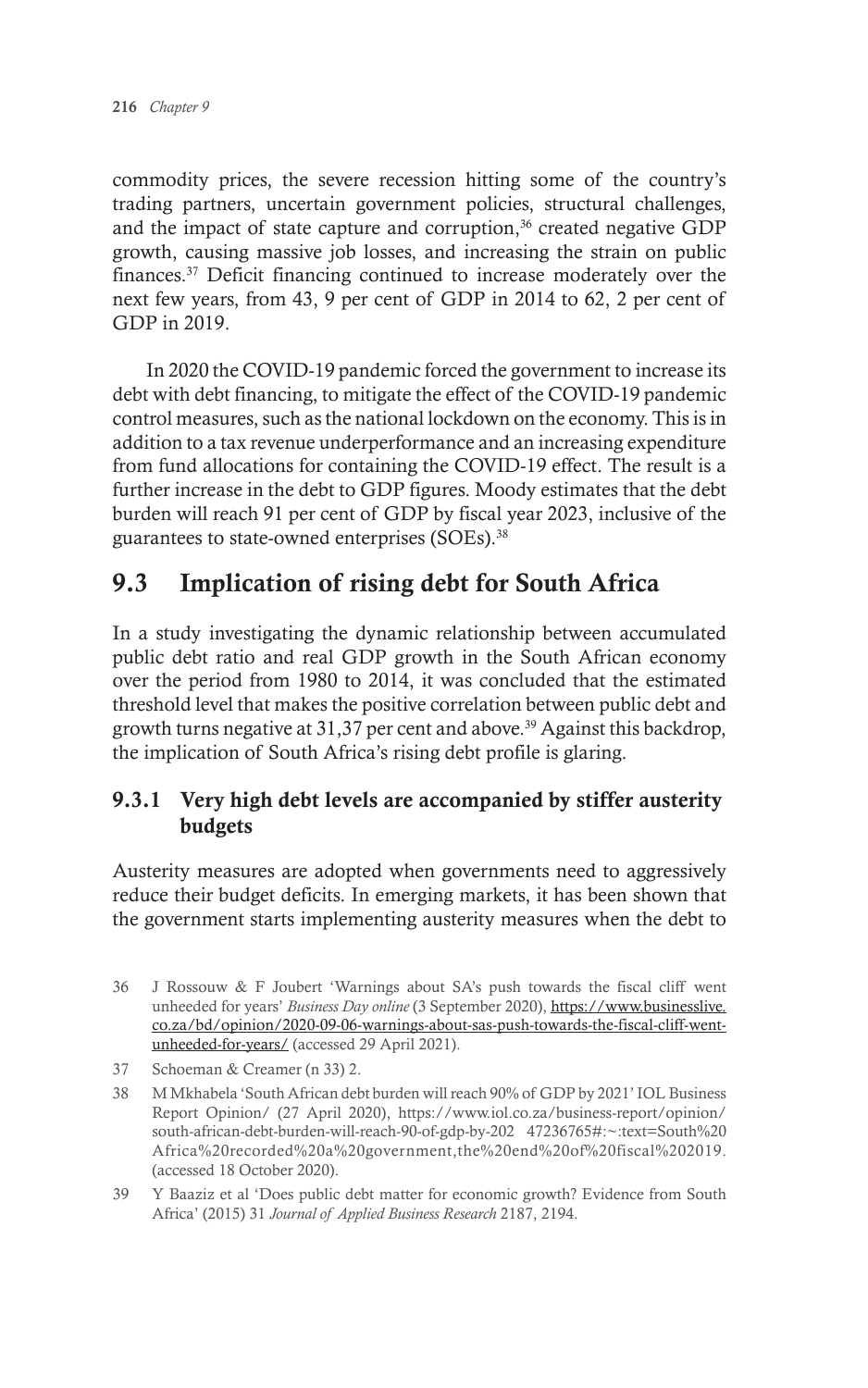GDP ratio exceeds 64 per cent.<sup>40</sup> Austerity budgeting is commonly adopted to show fiscal discipline, especially when creditors become concerned that sovereign states are likely to default on their debts. Austerity measures are implemented through spending cuts, regressive tax increases, or both.

South Africa has gradually adopted austerity measures in response to rising debt levels over the years despite its commitment to the countercyclical policies in the 2014-2019 Medium Term Strategic Framework (MTSF). This is evidenced, for example, by the increase in the value-added tax (VAT) rate from 14 to 15 per cent as of April 201841 and the steady declining spending allocation per learner in real terms from ZAR17 822 in 2010 to ZAR16 435 in 2017.<sup>42</sup> The presence of austerity budgets has been justified by national treasury to curtail debt levels even though there is strong evidence that austerity fails to achieve this objective.<sup>43</sup> Given South Africa's historical economic injustices of the past and the widening global inequality trends, introducing austerity measures and social spending cuts may delay the emergence of a strong state, capable of meeting its developmental objectives. For example, in the education sector there have been reports on the declining quality of education from learner spending cuts.44 In 2021 there is more allocation to economic development, but some of the key components of economic development have received cuts as well. For instance, industrialization and exports expenditure allocation is ZAR 36 billion.45 This is about ZAR 3 billion less than the 2020 budget expenditure allocation of ZAR 39 billion. In contrast, debt service cost rose from ZAR 229 billion to ZAR 269 billion, with a ZAR 40 billion difference.46 This implies that reducing productive spending in key sectors of the economy or key sub-divisions within a sector does not necessarily translate into reduced debt levels or debt servicing costs.

Studies on Greece show the negative effect from the imposition of austerity. Due to the austerity measures imposed in Greece, public employees' wages reduced by 17 per cent, followed by a reduction in

43 As above.

- 45 National Treasury of the Republic of South Africa Budget Review 2020 and National Treasury of the Republic of South Africa Budget Review 2021.
- 46 As above.

<sup>40</sup> T Grennes 'Finding the tipping point: When sovereign debt turns bad' (2010) WBG Policy Research Working Papers.

<sup>41</sup> National Treasury of the Republic of South Africa, Budget Review 2019.

<sup>42</sup> B Sibeko 'The cost of austerity: Lessons for South Africa' (2019) 2 Institute for Economic Justice Working Paper Series 29.

<sup>44</sup> National Treasury of the Republic of South Africa Budget Review 2019. Eg, learner spending fell by 8% in real terms from R17 822 in 2010 to R16 435 in 2017. See also Sibeko (n 42).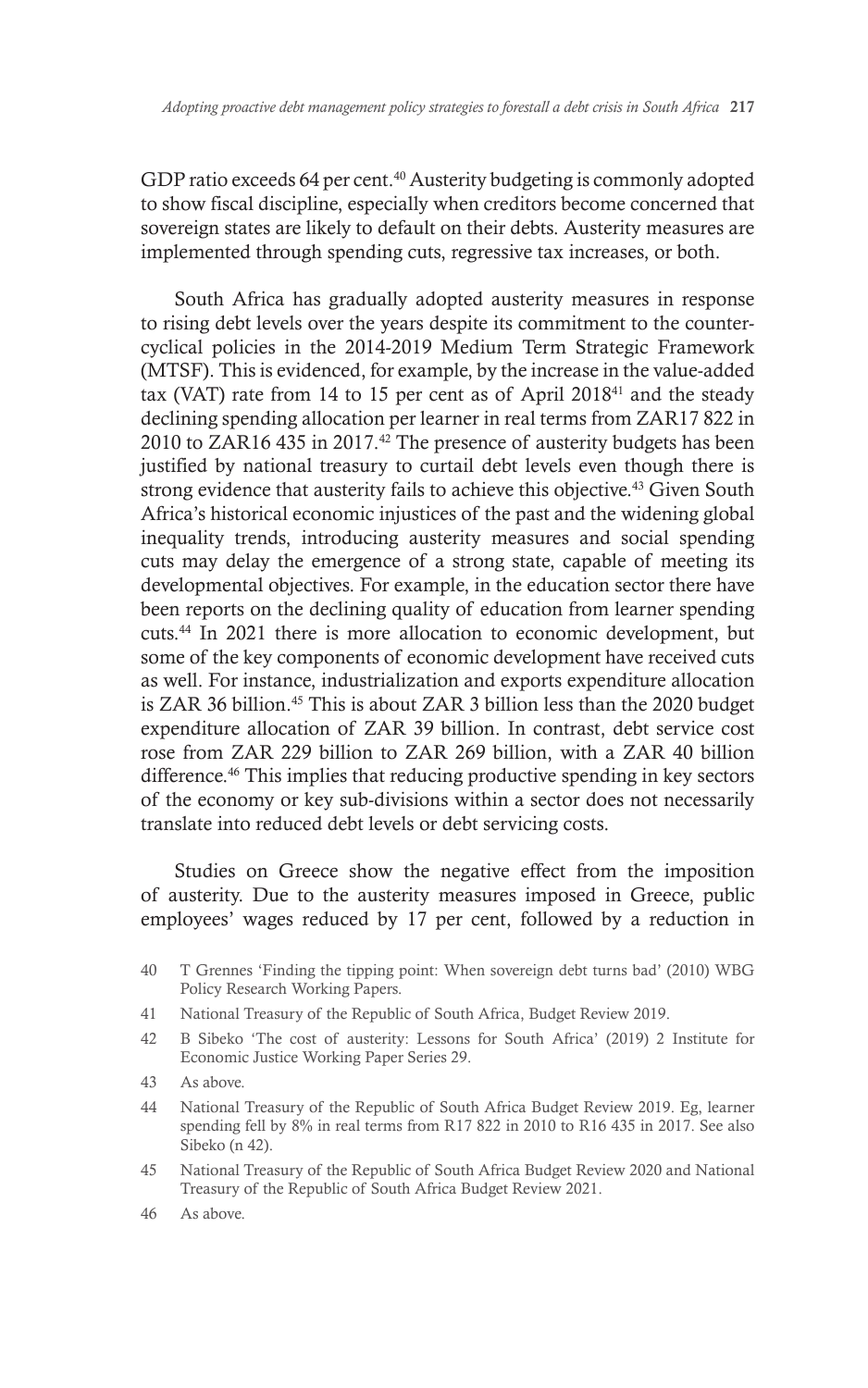pension benefits. By 2012 Greece's debt-to-GDP ratio had increased to 175 per cent, one of the highest in the world.47 Despite Greece implementing one of the most extensive fiscal consolidation programmes, Greece continued to experience a prolonged recession.

In the case of Zambia, austerity measures introduced in 1991 resulted in drastic cuts in Zambia's budget allocations for education, health and social welfare. This is because interest payments on debt accounted for over 50 per cent of government spending in 1991,<sup>48</sup> making it difficult for the Zambian government to spend on its citizens' welfare.

#### 9.3.2 Unchecked rising debt profile affects credit ratings and consequently foreign investment levels

With increasing debt levels, the South African state stands to witness a further deterioration in its credit rating. Although most of South Africa's sovereign debt is denominated in Rands and protects the fiscus from currency exchange fluctuations, especially from trade imbalances, this does not reduce rising borrowing costs which increases debt level. This is because long-term domestic bonds attract higher interest rates on repayment and contributes to debt costs, in addition to a slow growing economy, as seen from the GDP projections and reduced tax income to buffer the rising debt cost. This is an unsustainable debt position to be in and presents a huge risk to South Africa's investment-grade credit ratings.

In January 2020 foreign holding of domestic bonds was at 37 per cent. However, owing to the Moody assessment downgrade from Baa3 to Ba1, foreign investors reacted to the downgrade by disinvesting out of the domestic bond market to the tune of ZAR 54 billion bringing foreign bond holding of domestic bonds to 30 per cent in July 2020.<sup>49</sup>

For 2021, the outlook on South Africa's rating is quite negative even though there are prospects for growth. While S&P maintains a stable outlook on South Africa, Fitch sovereign credit rating (SCR) outlook remains quite gloomy as Fitch bases its SCR at 'BB' status on South Africa's rising government debt, low economic growth and high level

<sup>47</sup> Sibeko (n 42).

<sup>48</sup> MS Grindle *Challenging the state: Crisis and innovation in Latin America and Africa* (1996) 25.

<sup>49</sup> Bloomberg 'Foreign investors lose interest in South African bonds' *Business Tech* (4 August 2020), https://businesstech.co.za/news/finance/422616/foreign-investorslose-interest-in-south-african-bonds/ (accessed 14 June 2021).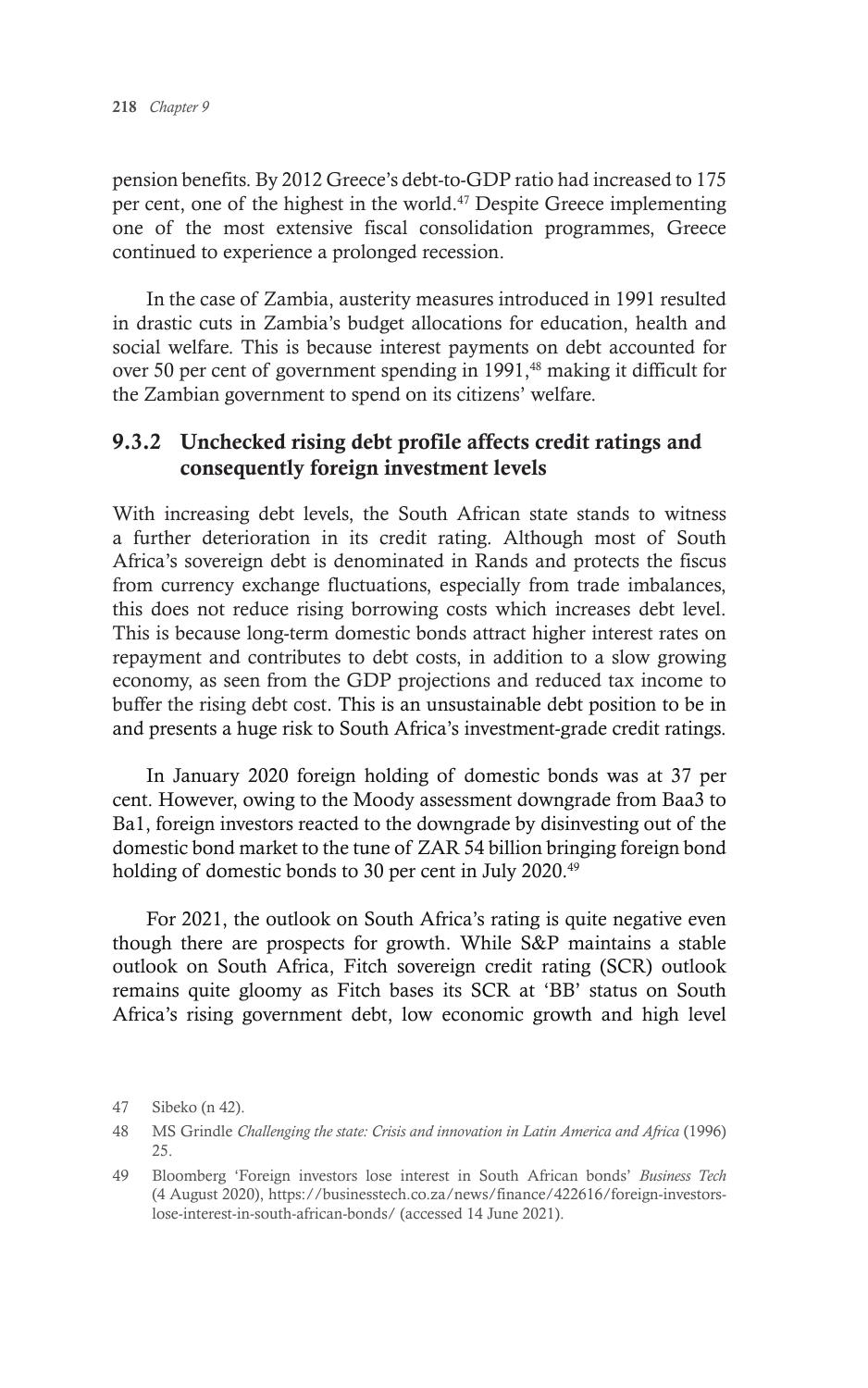of inequality that could affect consolidation efforts.50 This presents a challenge to the stabilisation of debt level because sovereign credit ratings influence foreign investors' investment decisions.51 South Africa's reduced SCR could signal to investors the high-risk potential of investing in the domestic bond market, which could lead to reduced foreign investment inflow into South Africa and act as a setback to economic recovery in COVID-19 times.

Furthermore, unchecked debt levels may lure the government into seeking more foreign loans/credit than it can sustainably manage and gain positive returns on. According to Devarajan et al,<sup>52</sup> rising sovereign debt profiles may result in increased pressure from foreign creditors and international financial institutions (IFIs) on a debtor country to honour its debt repayments or carry out reforms to ensure reliable debt servicing. In addition, the promise of the provision of future credit on domestic structural reform could be used by IFIs and foreign investors to influence reforms that conflict with a country's developmental plans.

#### 9.3.3 Increasing level of state capture, corruption, and interest rates

A high-level accumulation of public debt may provide fertile ground for increased corruption in a nation. This is due to a distortionary effect of the misallocation of resources in unproductive spending with little growth effect on the economy, such as national defence spending.<sup>53</sup> Increased corruption also increases public debt in a vicious cycle, creating a shadow economy that affects the ability of the government to raise taxes. This in turn leads to more borrowing to be used in financing bribes (in addition to tax revenues raised).<sup>54</sup> Poorly-managed debt levels in South Africa are likely to have a negative impact on the sincere fight against state capture and increase corruption levels, creating a vicious cycle of higher debts levels and undelivered developmental goals.

- 51 G Kaminsky & SL Schmukler 'Emerging market instability: Do sovereign ratings affect country risk and stock returns?' (2002) 16 *The World Bank Economic Review* 171.
- 52 S Deverajan, D Dollar & T Holmgren *Aid and reform in Africa* (2001) 21.
- 53 E Kim, Y Ha & S Kim 'Public debt, corruption and sustainable economic growth' (2017) *MDPI Journal* 4, file:///C:/Users/Marie-Louise/Downloads/Public\_Debt\_ Corruption\_and\_Sustainable\_Economic\_Gr.pdf (accessed 20 December 2020).
- 54 D Kaufmann, A Kraay & M Mastruzzi *World governance indicators project* (2013).

<sup>50</sup> S Naidoo 'S&P and Fitch affirm SA's sovereign credit rating and outlooks' (21 May 2021) Money Web Budget, https://www.moneyweb.co.za/news/economy/sp-andfitch-affirm-sas-sovereign-credit-rating-and-outlooks/ (accessed 14 June 2021).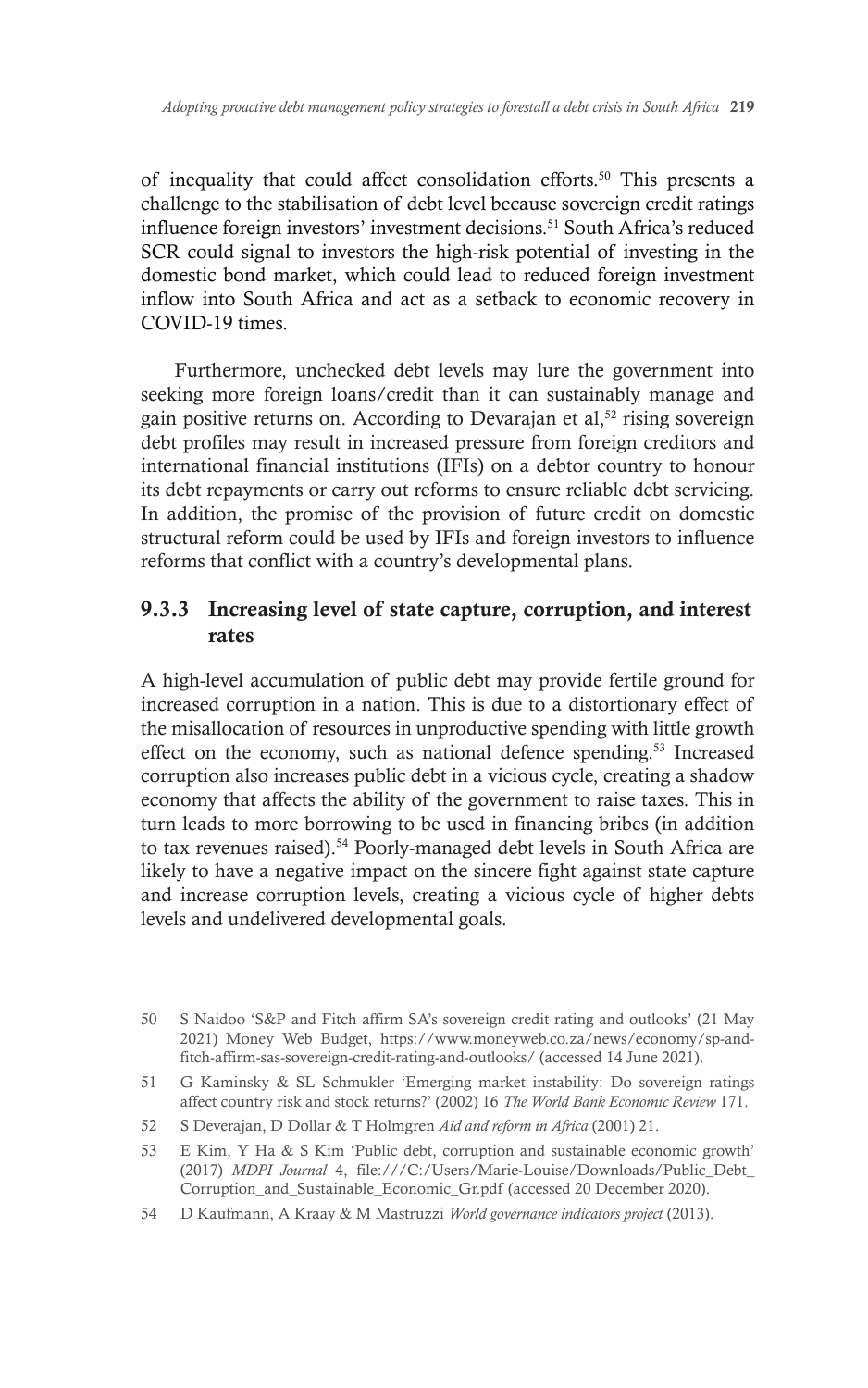Unchecked government debt from large private sector borrowing for unproductive purposes poses another problem, especially when foreign debt holders decide to sell bonds. There might be difficulties in obtaining buyers willing to take a risk to hold government bonds when debt levels are very high. This could cause interest rates to rise sharply, push the government budget further into deficit and tilt the economy further into recession. An economy operating on a budget de $\Box$  cit causes interest rates to rise. This will be seen through a high inflation, and a stagnant local and regional market. The overall implication is that very high external debt levels may lead to economic inertia and growth depression, according to Schclarek,55 especially in developing countries, due to a spill-over effect from the private sector hit by the high cost of debt. This in turn undermines foreign investor confidence and stalls the possibility of equity funds injection into the economy leading to more depression.

COVID-19 debt is a unique situation. This is because it comes from a sudden global pandemic, unlike the global financial crisis of 2008. The final part of this chapter provides some recommendations on the way forward.

# 9.4 Policy recommendations

The necessity of taking proactive steps and corrective policy measures to stabilise sovereign debt cannot be overemphasised. Debt, while useful in an economy, depends on prudent management to deliver its benefits. South Africa's rising debt profile, though disturbing, should not be used as a justification for hastily-reactive fiscal decisions. To this end, the debt management approaches adopted in this chapter would be centred on two major themes – closing the drainage channels and charting new courses.

#### 9.4.1 Replace austerity budgeting with inclusive GDP growth spending

Austerity policies are expected to free up resources not only to meet debt obligations, but can be used to promote a growing economy. However, empirical evidence shows that this does not always happen. Instead, social services decline, employment and wages do not grow and, in the long run, austerity policies eventually harm the economy.<sup>56</sup> While imposing stiff austerity measures may reduce debt in the short term, it leaves a trail

<sup>55</sup> A Schclarek *Debt and economic growth in developing and industrial countries* (2004).

<sup>56</sup> OXFAM 'A cautionary tale: The true cost of austerity and inequality in Europe' (2013) 174 Oxfam Briefing Paper.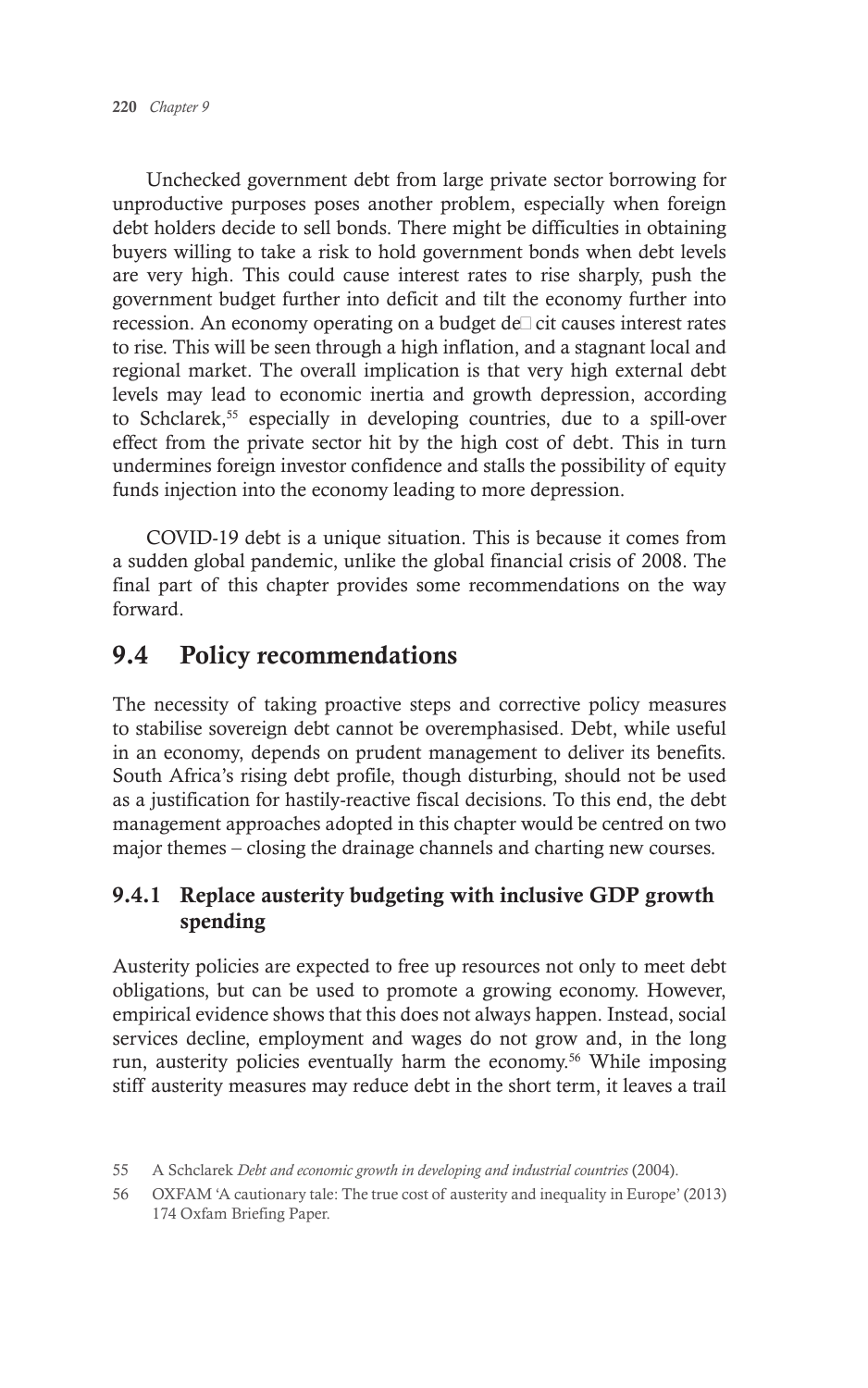of long-term negative impacts,  $57$  such as a decline in wages, an increase in unemployment levels, and depressed growth, social unrest which could further exacerbate current sovereign debt levels,<sup>58</sup> as noticed in Greece.<sup>59</sup> This should be avoided. First, South Africa can look inward by adopting inclusive growth policies and mobilising domestic sources of finance that are sustainable, such as adopting policies geared towards a stronger reliance on domestic financial markets and domestic savings, to avoid relying heavily on short-term external finance.

Also, government spending budgets should be reasonable, purposeful, and aimed at productive sectors/activities of the economy that can pull in private sector investment such as digital trade, innovation in fin-tech, and agro-based SMEs. Also, there should be limited cuts to programmes and expenditure that do not harm essential services or economic activities, while channelling funds realised towards areas that have a direct and strong potential for positive impact on the GDP and spur economic growth. Funds so channelled should be constantly monitored and evaluated for performance. For example, government departments/parastatals performing similar functions could be merged, and over-bloated expenses such as 'foreign training expenses' could be trimmed. Funds realised from non-essential cuts could be channelled into strategic educational programmes such as investment in STEM and entrepreneurship. This would empower a generation of new economic growth drivers through continuous product and business innovation. As the GDP grows, debt levels would eventually reduce from a stable moving economy, investor confidence (for investment into the economy) would

<sup>57</sup> IC Amakor & P Ndubuisi-Okolo *Austerity measures and its effect on net investment and export capacity of Tanzania (1986-2018)* (2019) 8 *Journal of Social Development* 6. Tanzania's government austerity measure toward export sustainability did not yield any positive result.

<sup>58</sup> Notably, 'the interaction between the austerity measures and structural reforms generated a downward spiral of shrinking GDP and continued increases in sovereign debt'. See P Engler & M Klein 'Austerity measures amplified crisis in Spain, Portugal, and Italy' (2017) 7 *DIW Economic Bulletin*, DIW Berlin, German Institute for Economic Research 89-93, https://ideas.repec.org/a/diw/diwdeb/2017-8-1.html (accessed 27 October 2020).

<sup>59</sup> FIDH/HLHR Report on downgrading rights: The cost of austerity in Greece 3, 9-12, https://www.fidh.org/IMG/pdf/downgrading\_rights\_the\_cost\_of\_austerity\_in\_ greece.pdf (accessed 29 April 2021).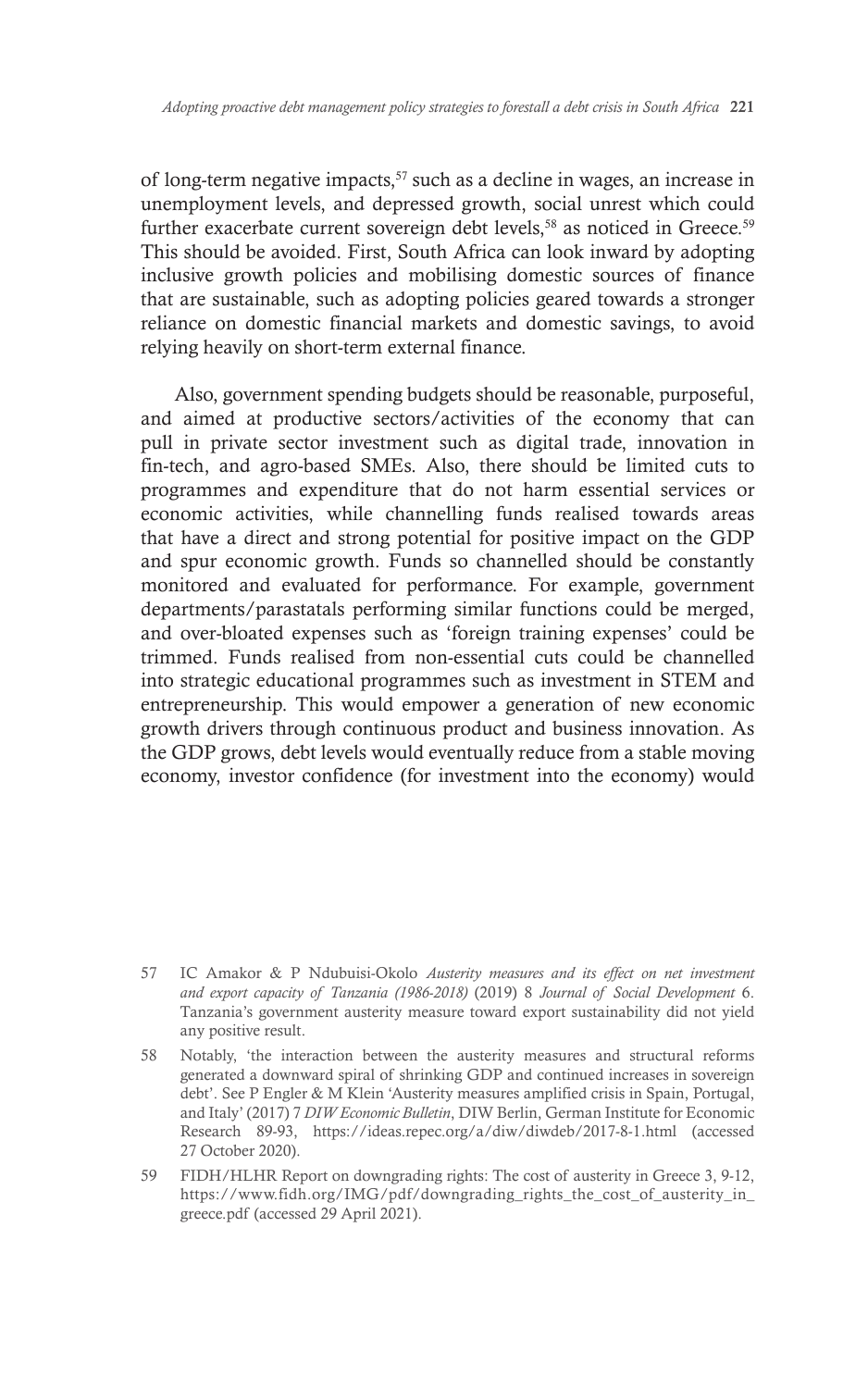be strengthened, producing a strong multiplying effect. In addition, GDP growth expenditure will fund itself over time, if properly managed.

#### 9.4.2 Multilateral calls for partial debt forgiveness and renegotiated debt repayment to private creditors

Corrupt activities negatively impact a state's decision-making and service delivery processes that drive economic growth. It is recommended that the state impose strict consequences for deliberate fiscal corrupt activities.

According to the International Debt Statistics,<sup>60</sup> South Africa, like most other middle-income countries, owes a large chunk of its long-term (public and publicly-guaranteed) external debt stock to private creditors. $61$ Private creditors own about 9 per cent of the external public debt of lowincome countries, but 63 per cent of that of middle-income countries, $62$ through their ownership of emerging market bonds, with interest payments made on these bonds. High debt figures may act as a constraint to more borrowing because of falling credit ratings.<sup>63</sup> This in turn affects creditors' desire to lend.

A policy recommendation would be for South Africa to reach an agreement with other middle-income countries such as Nigeria and Kenya, to multilaterally approach these private creditors (instead of unilaterally) and collectively renegotiate the terms of debt servicing. Also, in renegotiating debt terms, a proposal that balances partial debt servicing and partial debt forgiveness on grounds that funds released from 'partial debt interest payment' be channelled to economic recovery could be put forward. The proposal could rely on the unforeseen economic consequences of the COVID-19 pandemic as a '*force majeure* of sorts' that had upset the economic *status quo* and agreed payment plans.

Similarly, massive capital flight from large-scale tax evasion and accumulation of offshore wealth flow out of South Africa should be examined and addressed. This deprives the fiscus of necessary resources for development through reduced taxes from private sector investment, contributing to an underactive economy. An estimate of accumulated

<sup>60</sup> World Bank Group International Debt Statistics (2021) 128.

<sup>61</sup> As above. Total long-term (public and publicly guaranteed) external debt stock is about US \$151 million with private creditor total figure share at US \$78,523 million.

<sup>62</sup> P Bolton et al 'Born out of necessity: A debt standstill for COVID-19' (2020) *CEPR Policy Insight* 103.

<sup>63</sup> One of the reasons provided by Fitch in downgrading South Africa's SCR is its high debt levels. See Naidoo (n 50).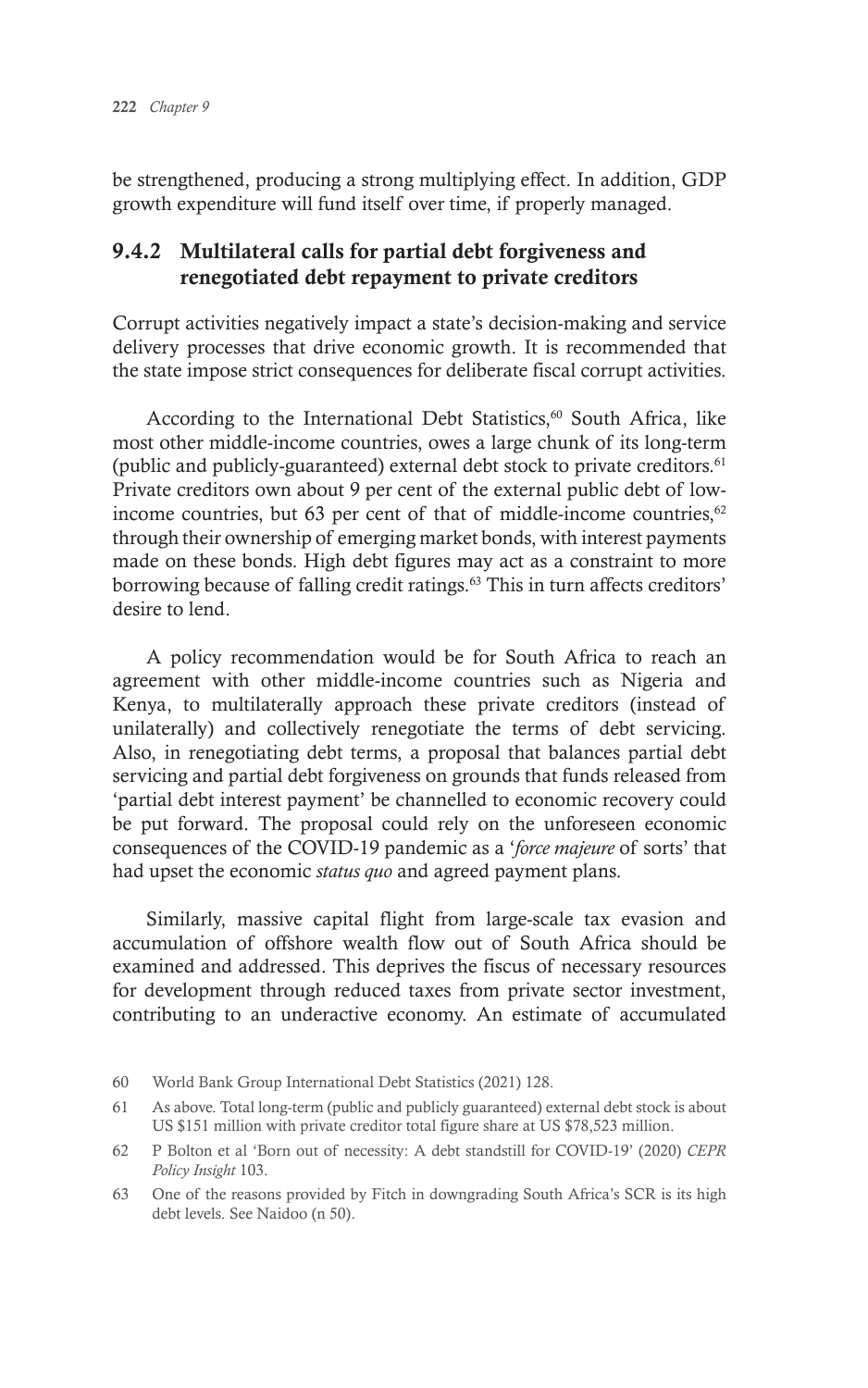capital flight out of South Africa in 2017 amounted to over US \$290 billion.<sup>64</sup> Capital flight of such magnitude will persist in delaying South Africa's development and adversely impact the economy through foregone private investment, tax revenue and potential funds for public investment. In addition, the use of cross-border tax planning and transfer pricing manipulations by businesses to reduce their local tax liabilities should be curbed. Although there are laws addressing illicit flows, proper execution remains a challenge especially because the effective tax collection abilities of the South African Revenue Service (SARS) have been steadily undermined by corruption.<sup>65</sup> Therefore, the government must focus on restoring capacity of revenue administration and encourage inter-departmental cooperation and swift communication as a short to long-term strategy to blocking this drainage channel.

#### **9.4.3 More focus on resource mobilisation through minute taxing of domestic and cross-border digital transactions**

Owing to the national lockdown imposed by the South African government in curbing the spread of the pandemic, businesses have had to find creative ways in adapting to the new situation. This has led to a growing preference for digital business platforms to physical business locations for transactions by consumers. On the other hand, businesses, including SMEs, are adapting to the new situation through integrating digital processes into their physical business model.<sup>66</sup> This is a catalyst for developing the digital economy alongside the physical economy through the creation of digital monetary value that can be taxed. The government could develop a policy in cooperation with the commercial banks to include a tiny digital platform levy on payment platforms, perhaps at 0,05 per cent of digital transaction cost. With regard to cross-border digital transactions, perhaps it is time for South Africa to cooperate with other Southern African countries on reviewing and reforming the Draft SADC Model Multilateral Tax Agreement, to capture cross-border digital transaction taxation, especially

- 64 Calculated and capitalised as the capital flight in present year plus the stock of wealth in the previous year capitalised at the Treasury bill rate. See L Ndikumana, K Naidoo & A Aboobaker 'Capital flight from South Africa: A case study' (2020) PERI Working Paper 11, https://www.peri.umass.edu/economists/leonce-ndikumana/item/1323 capital-flight-from-south-africa-a-case-study (accessed 14 June 2021).
- 65 S Gebrekidan & N Onishi 'Corruption gutted South Africa's tax agency. Now the nation is paying the price' *The New York Times* (10 June 2018), https://www.nytimes. com/2018/06/10/world/africa/south-africa-corruption-taxes.html (accessed 29 April 2021).
- 66 K Thompson Davy 'How COVID sped up SA's digital transformation' *Financial Mail Digital* (21 April 2021), https://www.businesslive.co.za/fm/fm-fox/digital/2021-04- 08-how-covid-sped-up-sas-digital-transformation/ (accessed 8 June 2021).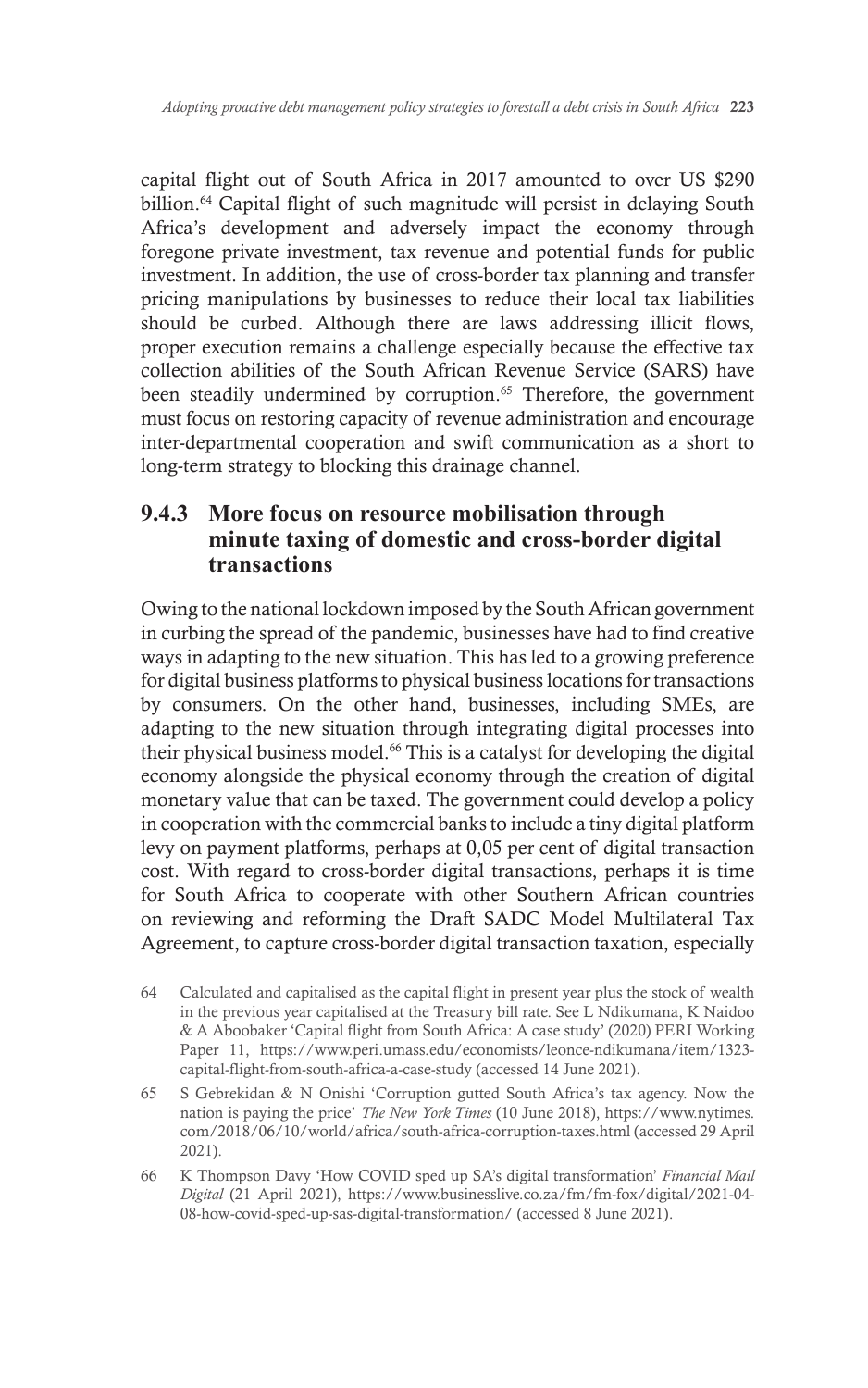by SMEs. This could be achieved by creating a nexus between the transaction parties and the income without the use of a physical presence or an effective place of management as is found in most tax treaties.<sup>67</sup> Furthermore, with regard to capturing cross-border digital transactions, there would be a need for stronger cooperation between SARS and other revenue administration authorities, starting regionally within the SADC for cross-border digital transaction information sharing before extending it to a continental and global level in time.

# 9.5 Conclusion

An unsustainably high debt level is fiscally unhealthy for an emerging market economy such as South Africa. Funds for development are unproductively channelled into debt servicing, contributing to a vicious debt cycle. Despite the challenges, a near sovereign debt crisis often provides a golden opportunity to 'never let a good crisis go to waste' while serving as a wake-up call for addressing weak policy decisions. There may not be a one-size-fits-all solution to forestalling a crisis, but one thing is clear: Fiscal resource drainage must be contained, while ensuring that a transparent, well-monitored GDP growth expenditure path is followed. It is hoped that the recommendations proposed in this study contribute to managing South Africa's rising sovereign debt.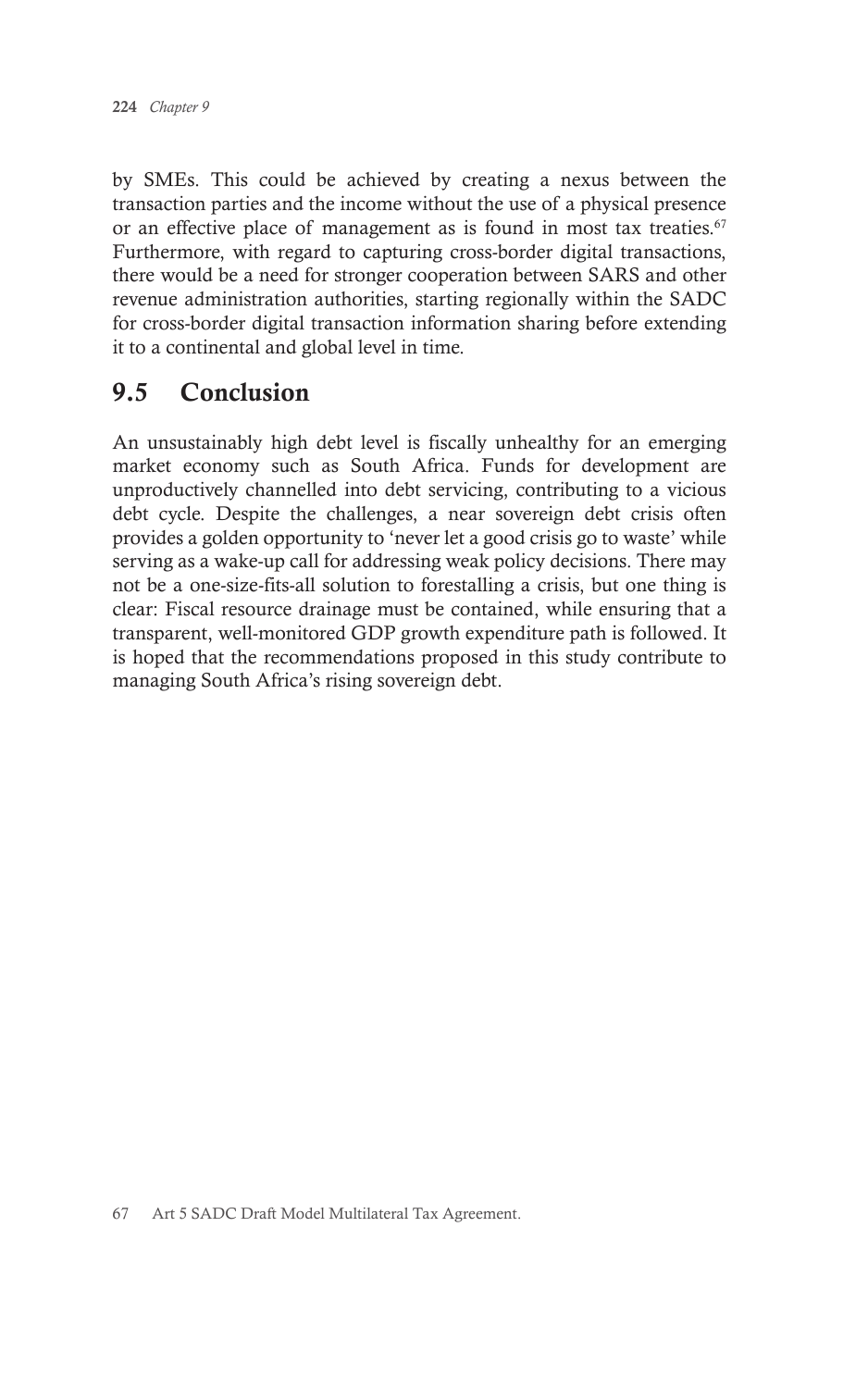### References

'A borrowers' catch-22 African governments face a wall of debt repayments' *The Economist* (6 June 2020), https://www.economist.com/middle-east-andafrica/2020/04/11/africas-debt-crisis-hampers-its-fight-against-covid-19 (accessed 15 October 2020)

AfDB/OECD African Economic Outlook 2000

- Amakor, IC & Ndubuisi-Okolo, P 'Austerity measures and its effect on net investment and export capacity of Tanzania (1986-2018)' (2019) 8 *Journal of Social Development* 6
- Baaziz, Y, Guesmi, K, Heller, DA & Lahiani, A 'Does public debt matter for economic growth? Evidence from South Africa' (2015) 31 *Journal of Applied Business Research* 2187
- Bassett, C 'The spectre of debt in South Africa' (2008) 41 *Labour, Capital and Society/Travail, Capital Et Société* 1
- Bloomberg 'Foreign investors lose interest in South African bonds' *Business Tech* (4 August 2020), https://businesstech.co.za/news/finance/422616/foreigninvestors-lose-interest-in-south-african-bonds/ (accessed 14 June 2021)
- Bradlow DD AfronomicsLaw.org Blog Symposium: Sovereign debt under domestic and foreign law: Lessons from the Mozambique Constitutional Council Decision of May 8, 2020, https://papers.ssrn.com/sol3/papers. cfm?abstract\_id=3676342 (accessed 2 January 2021)
- Burris, V & Staples, CL 'In search of a transnational capitalist class: Alternative methods for comparing director interlocks within and between nations and regions' (2012) 53 *International Journal of Comparative Sociology* 323
- Butterworth, RA 'The United States interest equalization tax' (1970) 2 *Lawyer of the Americas* 164
- Engler, P & Klein, M 'Austerity measures amplified crisis in Spain, Portugal, and Italy' (2017) 7 *DIW Economic Bulletin* German Institute for Economic Research, https://ideas.repec.org/a/diw/diwdeb/2017-8-1.html (accessed 27 October 2020)
- Frenkel, M 'The international debt problem: An analysis of the Brady plan' (1989) 24 *Intereconomics* ISSN 0020-5346, Verlag Weltarchiv, Hamburg
- Furstenberg, W, Rakale, R, January, Y & Kilian, A 'The state of South African public finance: How close are we to a debt trap?' Future Growth Asset Management (3 August 2020), https://www.futuregrowth.co.za/newsroom/ the-state-of-south-african-public-finance-how-close-are-we-to-a-debt-trap/ (accessed 17 October 2020)
- Gotz, G 'Shoot anything that flies, claim anything that falls' in Adler, G & and Webster, E (eds) *Trade unions and democratisation in South Africa, 1985-1997* (Macmillan 2000)
- 'Government finances: Surplus, deficit and debt' South Africa Department of Statistics, http://www.statssa.gov.za/?p=11983 (accessed 19 October 2020)
- Hirsch, A 'The origins and implications of South Africa's continuing financial crisis' (1989) *MSU Journal* 31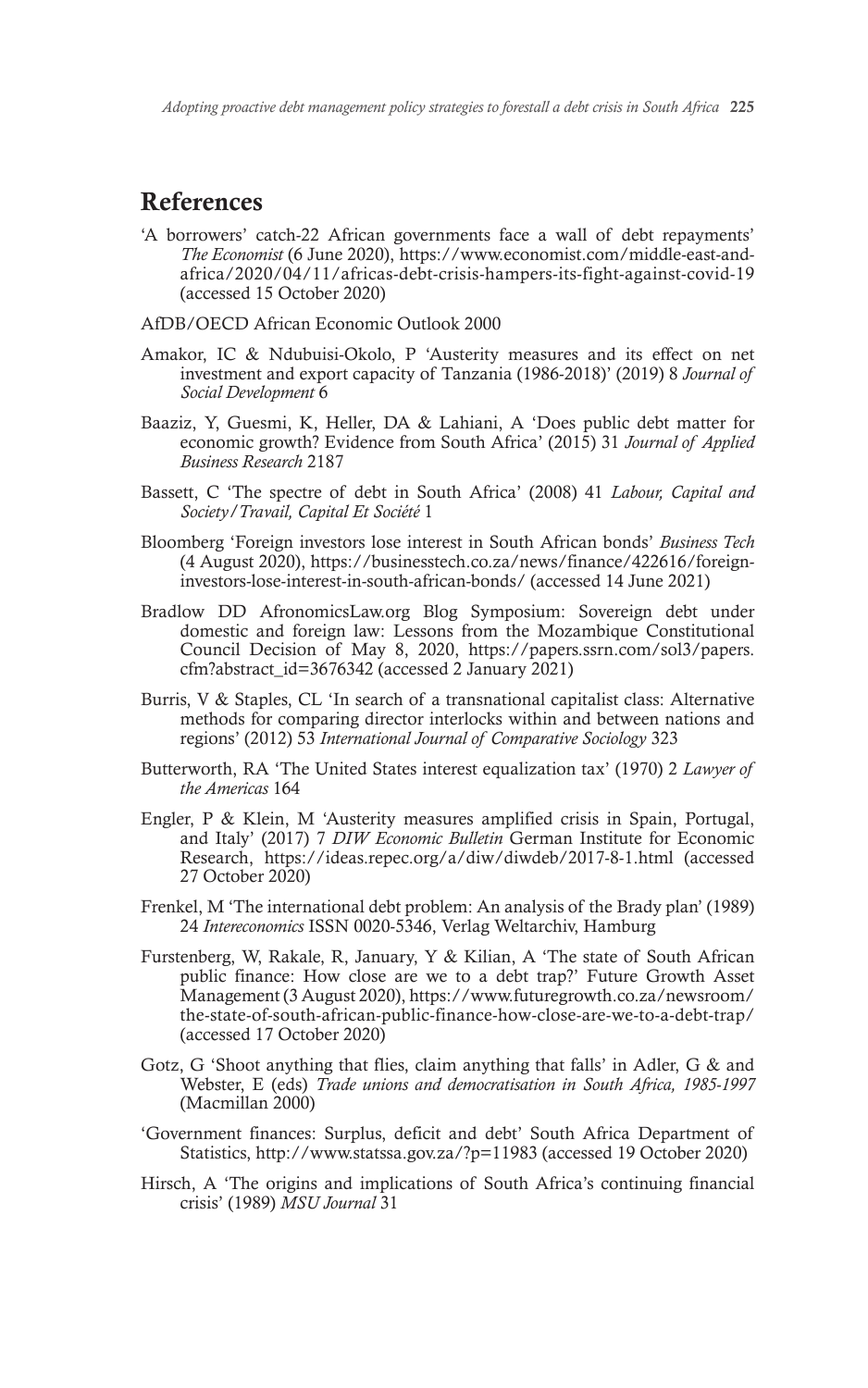- 'How unequal is South Africa' South Africa Department of Statistics Data Report 2020, http://www.statssa.gov.za/?p=12930#:~:text=South%20Africa%20 is%20known%20as,report%20released%20by%20Stats%20SA (accessed 27 October 2020)
- Kaufmann D, Kraay, A & Mastruzzi, M 'World governance indicators project' World Bank (2013)
- Kganyago, L 'Fiscal policy, public debt management and government bond markets: issues for central banks' (2012) 67 *BIS Paper* 315
- Kim E, Ha,  $Y \& K$ im, S 'Public debt, corruption and sustainable economic growth' (2017) *MDPI Journal* 4, file:///C:/Users/Marie-Louise/Downloads/ Public\_Debt\_Corruption\_and\_Sustainable\_Economic\_Gr.pdf 20 December 2020)
- M Mkhabela 'South African debt burden will reach 90% of GDP by 2021' IOL Business Report Opinion (27 April 2020), https://www.iol.co.za/ business-report/opinion/south-african-debt-burden-will-reach-90-ofgdp-by-20247236765#:~:text=South%20Africa%20recorded%20a%20 government,the%20end%20of%20fiscal%202019 (accessed 18 October 2020)
- Makochekanwa A 'A dynamic enquiry into the causes of hyperinflation in Zimbabwe' (2007) 10 *University of Pretoria Department of Economics Working Paper* 12
- Media Briefing Statement 2020 by Commissioner Edward Kieswetter (2020), https://www.sars.gov.za/Media/MediaReleases/Pages/5-May-2020- Statement-by-SARS-Commissioner.aspx (accessed 15 October 2020)
- Mohamed, S & Finnoff, K 'Capital flight from South Africa 1980 to 2000' (2004) *ADPR Forum Paper* 2
- Naidoo, S 'S&P and Fitch affirm SA's sovereign credit rating and outlooks' *Money Web Budget* (21 May 2021), https://www.moneyweb.co.za/news/economy/ sp-and-fitch-affirm-sas-sovereign-credit-rating-and-outlooks/ (accessed 14 June 2021)
- Naki, E 'Fears over IMF loan conditions' *The Citizen Online* (7 August 2020), https://citizen.co.za/news/south-africa/government/2336932/fears-overimf-loan-conditions/ (accessed 15 October 2020)
- Ndikumana, L, Naidoo, K & Aboobaker, A 'Capital flight from South Africa: A case study' (2020) PERI Working Paper 11, https://www.peri.umass.edu/ economists/leonce-ndikumana/item/1323-capital-flight-from-south-africaa-case-study (accessed 14 June 2021)
- 'New Development Bank provides South Africa with \$1 billion COVID-19 loan' *Reuters News* (June 2020), https://www.reuters.com/article/us-healthcoronavirus-safrica-ndb-idUSKBN23R09I (accessed 15 October 2020)
- Padayachee, V 'Private international banks, the debt crisis, and the apartheid state, 1982-1985' (1988) *African Affairs* 361
- Schoeman, M & Creamer, K 'Public debt in post-crisis South Africa' (2015), http://2015.essa.org.za/fullpaper/essa\_2813.pdf (accessed 18 October 2020)
- Shayanewako, VB 'The impact of foreign debt on economic growth in South Africa' MComm dissertation, University of Fort Hare, 2013